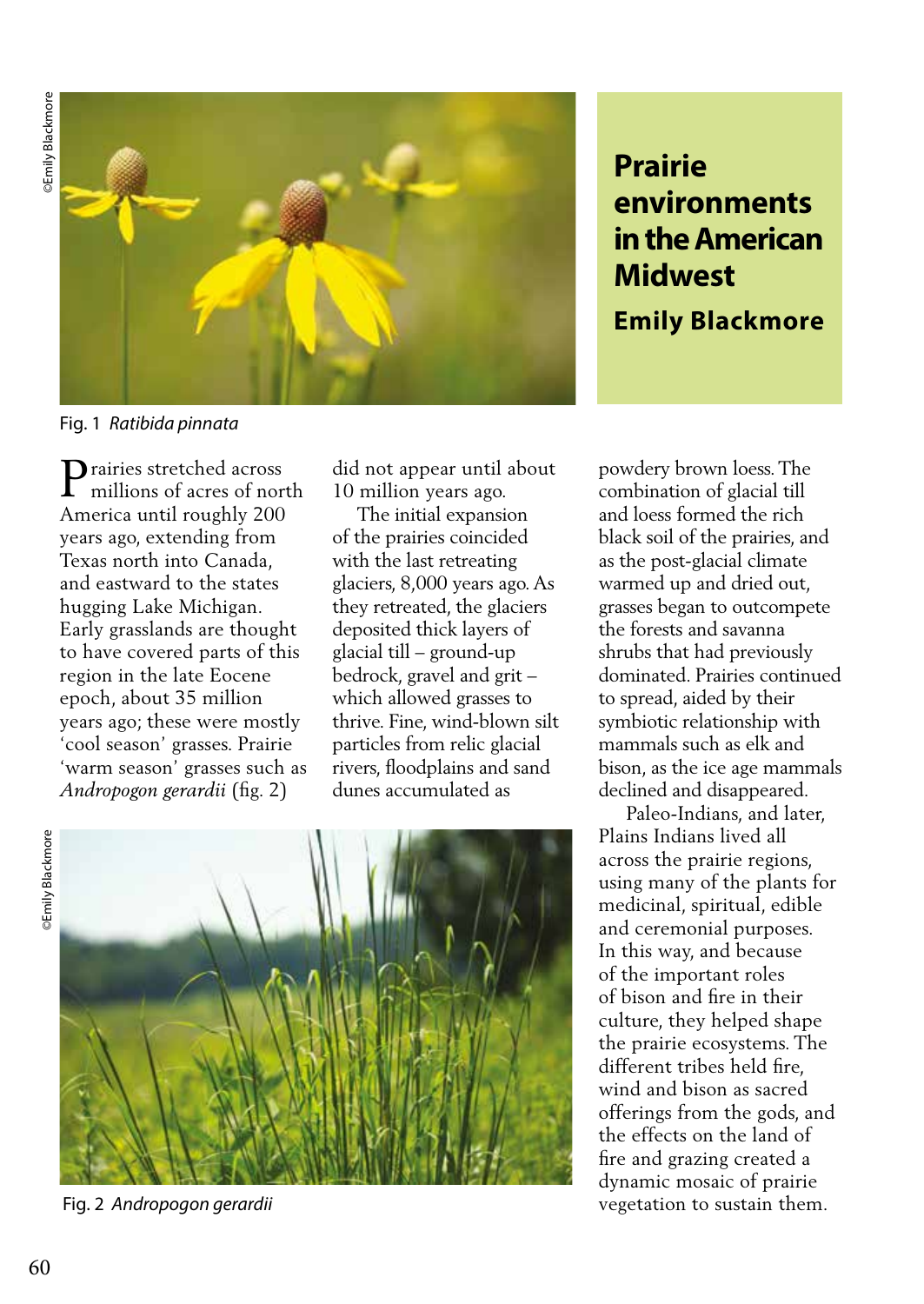In the early 1800s, European settlers began crossing the prairies, and millions of acres were destroyed through conversion to agriculture, intensive grazing and urban development. The Plains Indians were either killed or relocated by the European settlers during this period, representing the loss of an important culture.

 The prairie bioregion can be broadly classified into three categories: the tallgrass prairie which was predominantly the subject of my study, the richest in species diversity, and now nearly extinct (only 0.1 percent remains of the original tallgrass prairies). The soil in tallgrass is rich and fertile, with adequate rainfall in the east of the prairie expanse. Secondly, the shortgrass prairie, which is a drier composition in the west of this expanse. And then the mixed grass prairie, roughly in the centre. Within these bioregions, depending on the composition and dynamics of the pre-settlement landscape, there are wet prairies, mesic prairies, dry prairies, hill prairies, sand prairies and savannas.

#### *The prairie ecosystem*

 The prairie ecosystem is a vast web of life, with microbes and fungi below ground, and plants, insects, amphibians, fish, spiders, birds and mammals above ground. I visited many relic and reconstructed prairies during my trip.



Fig. 3 Monarch butterfly on *Heliopsis helianthoides*



Fig. 4 Common milkweed, *Asclepias syriaca* - a symbiotic plant of the monarch butterfly



Fig. 5 Milkweed, *Asclepias tuberosa*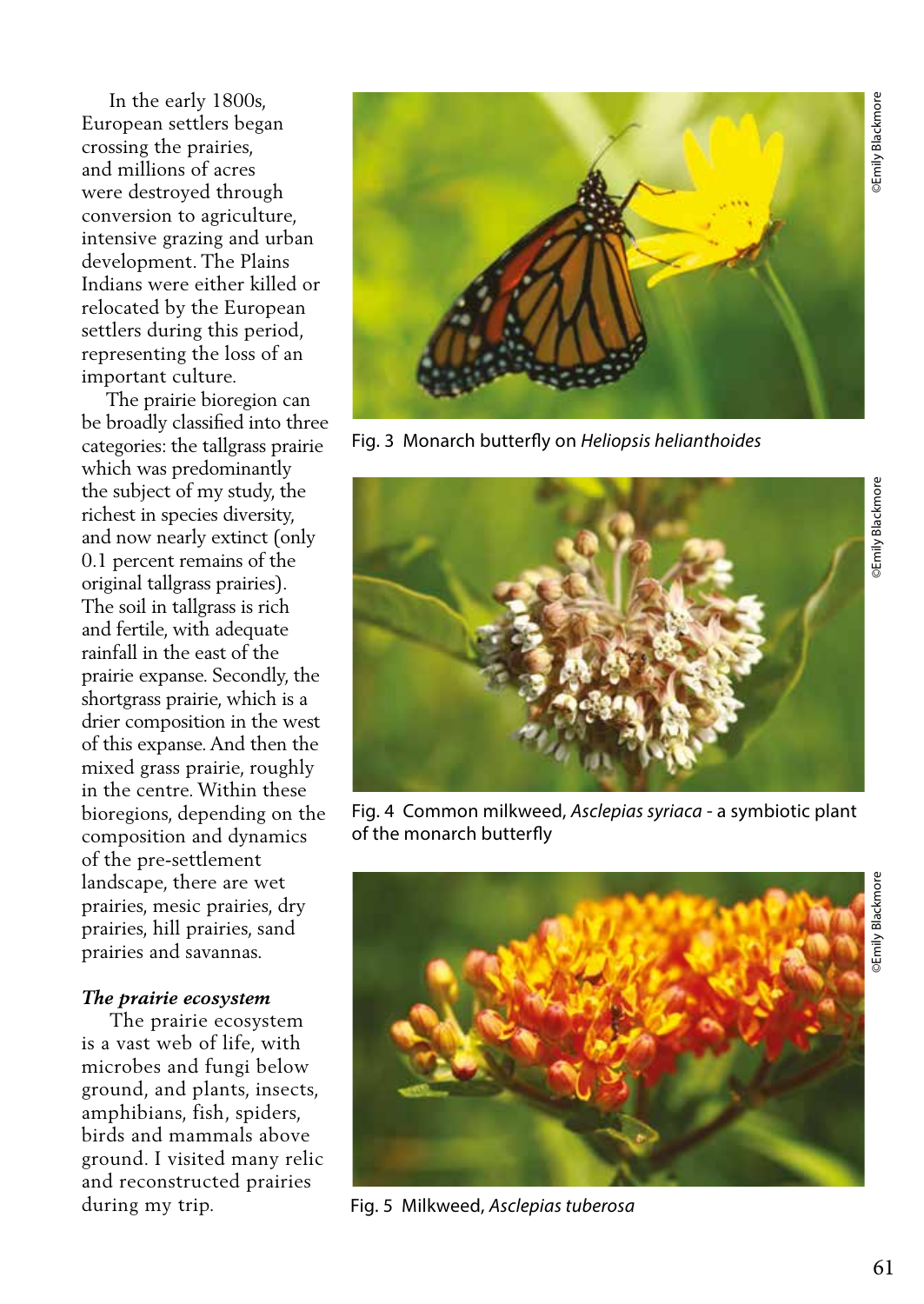**BEmily Blackmore** 



Fig. 6 Invasive saplings are kept in check by controlled burns



Fig. 7 *Echinacea pallida*



Fig. 8 *Veronicastrum virginicum*

These are reported on in greater detail in my full report which will be published on the HPS website in May 2020, but are beyond the scope of this article. Suffice here to say that research is being conducted at many prairie sites, including wildlife and phenology surveys by volunteers and staff, to acquire statistics on biodiversity.

 There is a symbiotic relationship in the prairie between the bison and the monarch butterfly. I was fortunate enough to capture a photograph of the monarch butterfly (fig. 3), but not on the right plant! The ones in question being the native milkweeds, or asclepias species (figs 4 & 5). The population of the monarch is under threat due to habitat loss, increased use of pesticides and recent colder, harsher winters linked with climate change. The butterfly pollinates the milkweed as it feeds on the nectar, and lays its eggs on the underside of the flower. The emerging larvae feed on the leaves as they develop. Milkweeds also contain chemicals called cardiac glycosides, which are poisonous to predatory vertebrates; these are ingested by the butterfly larvae, giving them a degree of protection from being eaten.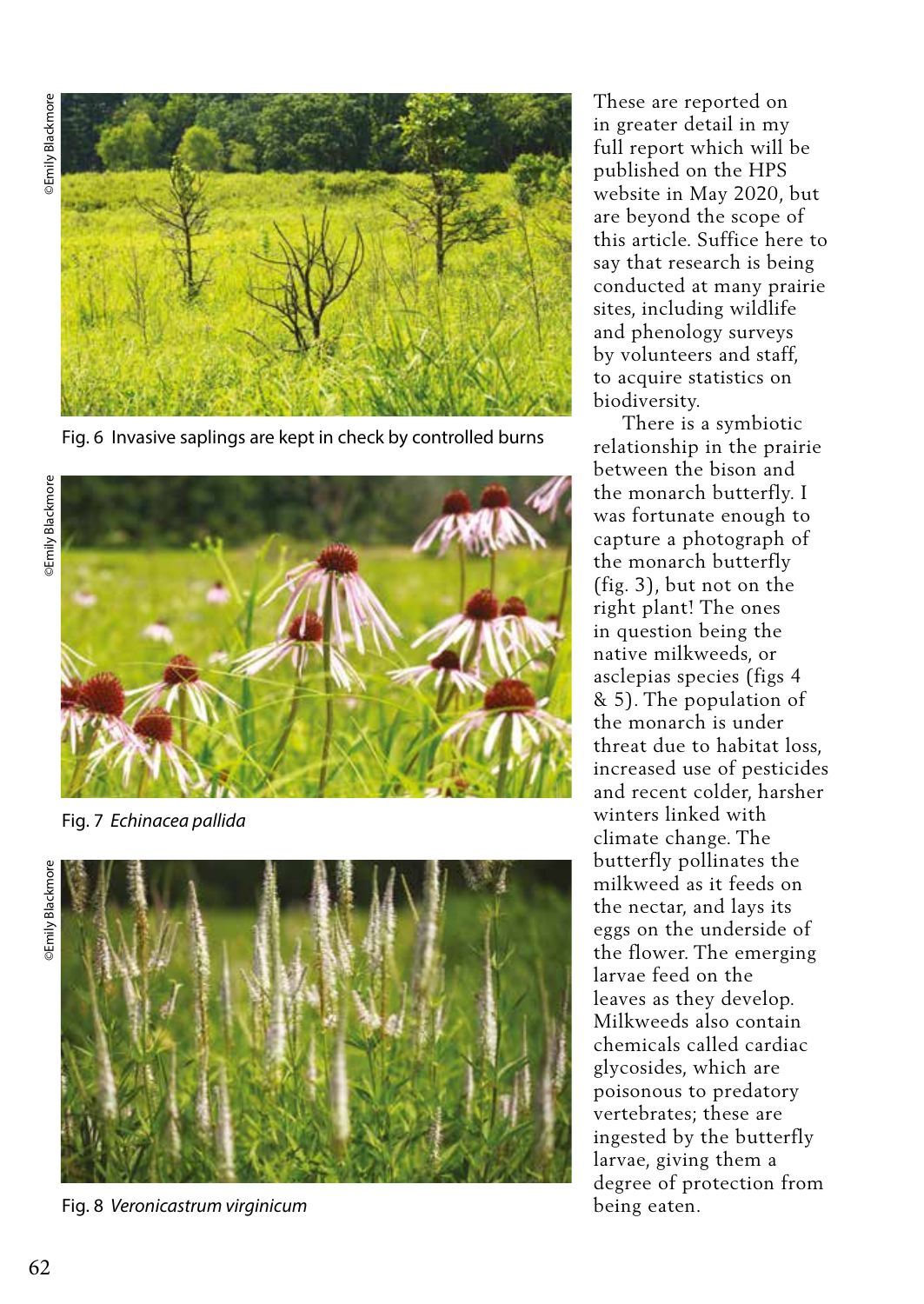The floral diversity of the prairies is enriched by bison, as they have a digestive system big and strong enough to process the coarse grasses which they prefer to graze on. This reduces the dominance of the grasses, and opens up space for sunlight and moisture to penetrate the ground, improving the forbs'1 chances to survive and thrive. Bison also sharpen their horns on tree saplings, causing severe damage, and again reducing competition for the forbs (fig. 6 – in the absence of bison, saplings are kept in check by controlled burns). Herds can roam great distances, disturbing the soil with their hooves, creating pockets for seed which is caught in their hair – then shed – and so seed is dispersed across the prairies, increasing diversity. The consequences of their digestion are also an efficient method of seed dispersal, at the same time fertilising the soil with rich nutrients.

 Bison historically roamed, trampled and grazed across the North American prairies in their millions. During the European settlement, they were killed for sport hunting, or to make way for cattle, which prefer to eat forbs. By 1895, fewer than 1,000 bison remained in all of North America. Bison have been reintroduced in many of the restored prairies because of the symbiotic relationship they have with the prairie, and I was lucky to view bison in the distance at one of the prairies I visited.



Fig. 9 Dense communities of *Eryngium yuccifolium* and *Silphium terebinthinaceum* on lower ground



Fig. 10 *Silphium laciniatum* 



Fig. 11 *S. l.* leaves point north to south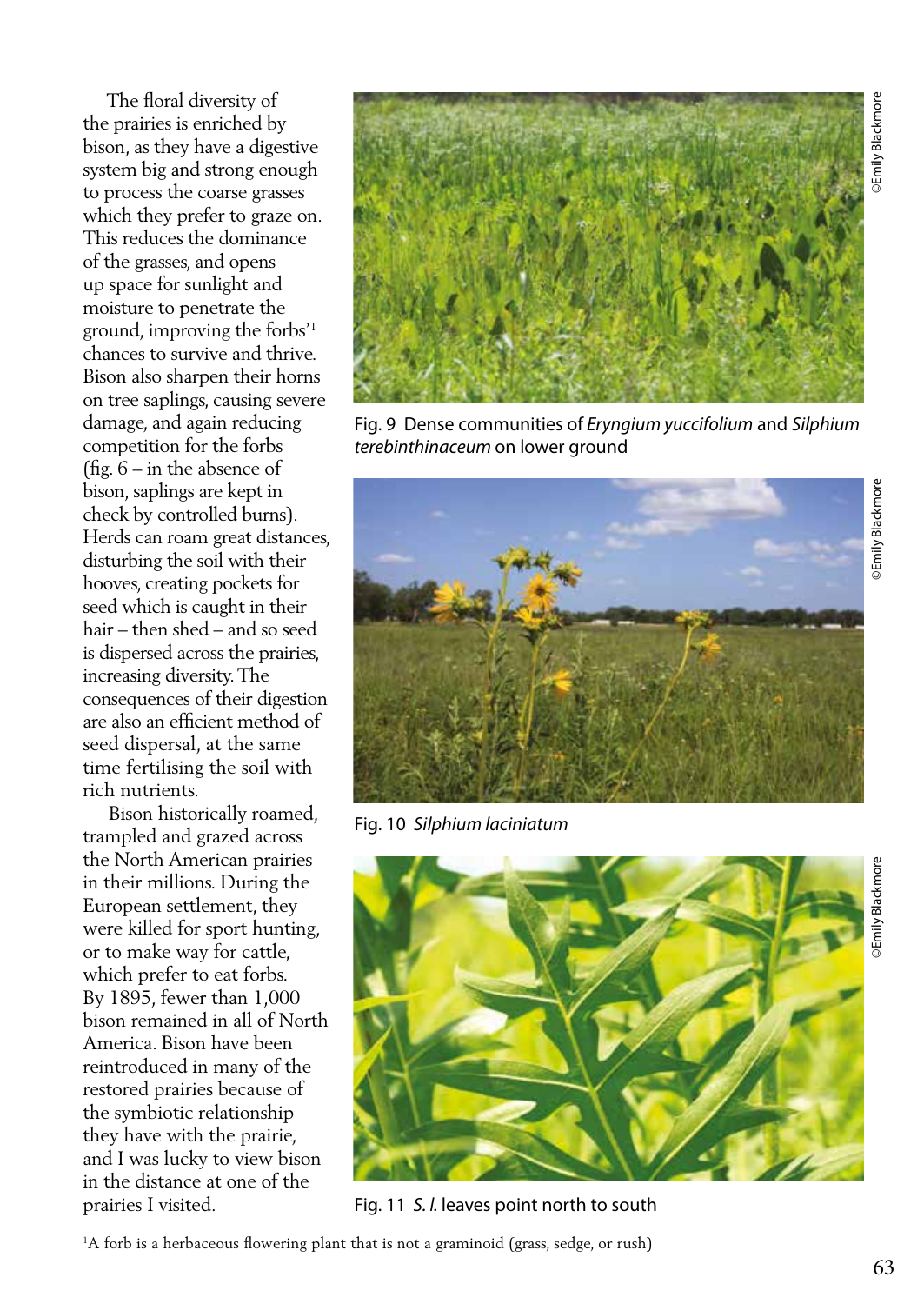# *Effects of environmental conditions*

 Variations in elevation and associated soil moisture affect the development of plants across the prairie. At one site, this was evident as *Echinacea pallida* dominated the higher elevations, and *Veronicastrum virginicum*, a moisture lover, was prevalent at lower levels (figs 7 & 8). At another site with gravelly, well-drained soils, *Echinacea pallida* again dominated the high ground,

but more sparsely; *Eryngium yuccifolium* and *Silphium terebinthinaceum* densely covered the lowland (fig. 9).

 Variations in soil type across the prairie affect plant growth: the same plants as mentioned above were much smaller and more sparsely distributed when moisture and nutrients were limited in a dry, sandy environment. In contrast, the mesic soil of now-restored prairies



Fig. 12 *Tradescantia ohiensis*





Fig. 13 *Tradescantia ohiensis*

was rich in nutrients and moisture, producing a denser, richer and more diverse floral landscape; hence its popularity for agriculture prior to restoration.

### *Prairie Plant Adaptations*

 The visual impact of the prairie as a whole is overwhelming, but I found an even greater interest in looking at each individual plant, and its adaptation to the landscape. Observing the way plants adapt to their habitat confirmed to me the importance of selecting the right plants for the right environment.

 The prairie is a harsh environment for plants to survive and prosper. It lies in the centre of a continent in which violent weather clashes occur: warm, moist air from the Gulf of Mexico clashes with frigid arctic air and strong swirling winds from the Rocky Mountains, resulting in extreme temperature fluctuations and brutal storms. Spring and summer winds can cause extreme drought conditions, as well as exposure to long periods of intense sunlight. Fires rage through the prairies, either caused by lightning strikes, or deliberately set by Native Americans, and now through controlled burn management. Most of the prairie grasses are fireadapted, evolving with and benefiting from fires, which help initiate new cell growth from the apical meristem located below ground.